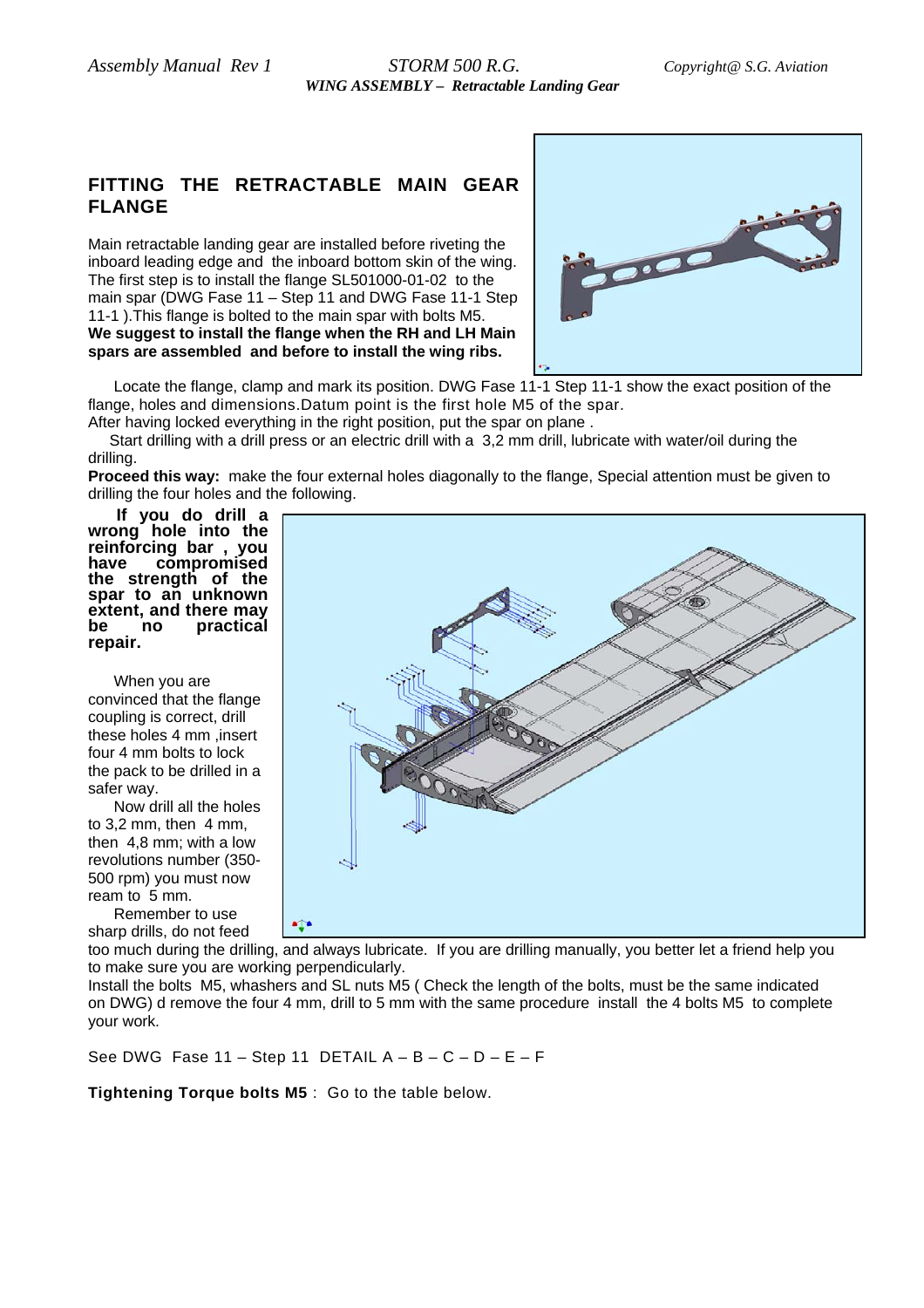| <b>Dimensions</b>   |                   | <b>Torque: Nm</b> |
|---------------------|-------------------|-------------------|
| Profile ISO         |                   | Value: Nm         |
| <b>Diameter</b>     | Pitch (milimeter) | 8.8               |
| M3 (3 mm)           | 0.5               | $\overline{1.09}$ |
|                     |                   | 1.34              |
| M4 (4 mm)           | $0.7\,$           | 2.49              |
|                     |                   | 3.04              |
| M5(5 mm)            | 0.8               | 4.99              |
| $M6(6 \text{ mm})$  | $\mathbf{1}$      | 6.00<br>8.44      |
|                     |                   | 1043              |
|                     | 1.25              | 20.3              |
| M8 (8 mm)           |                   | 24.94             |
| M10(10 mm)          | 1.5               | 40.81             |
|                     |                   | 50.31             |
| M12 (12 mm)<br>1.75 |                   | 69.45             |
|                     |                   | 85.66             |
|                     |                   |                   |
|                     |                   |                   |
|                     |                   |                   |

## **TABLE of TIGHTENING TORQUE 8.8**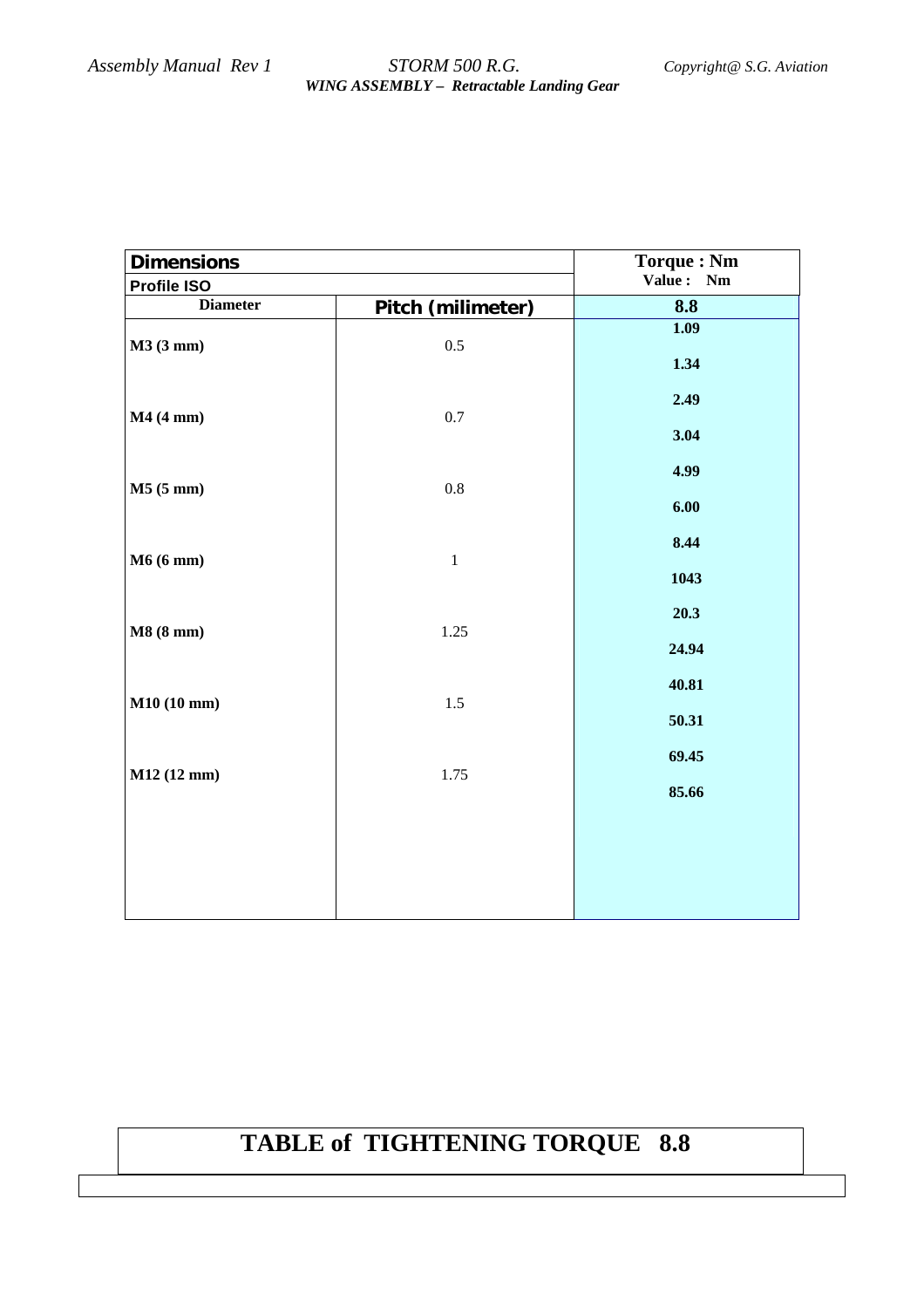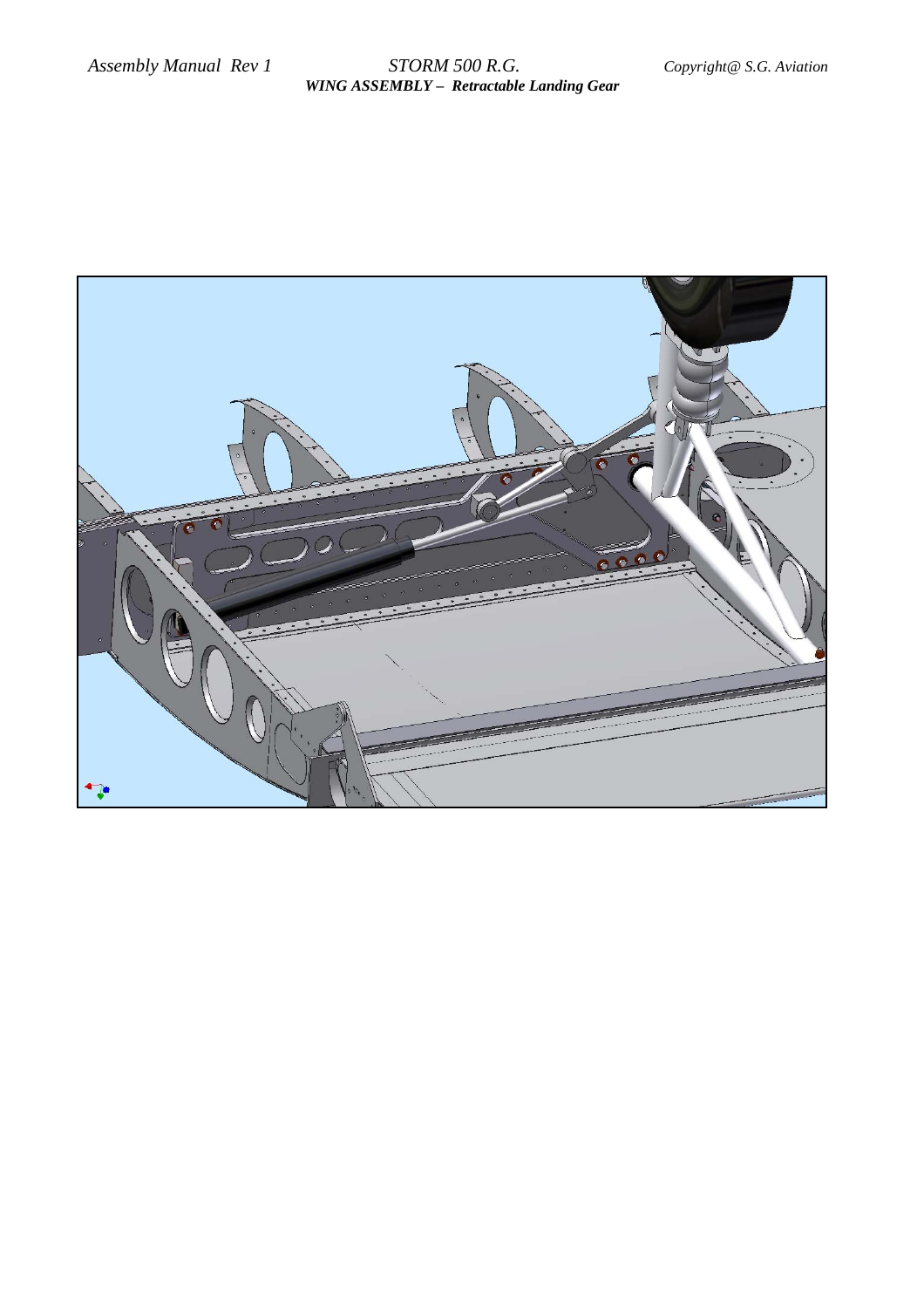

DWG: Fase 11 – Step 11